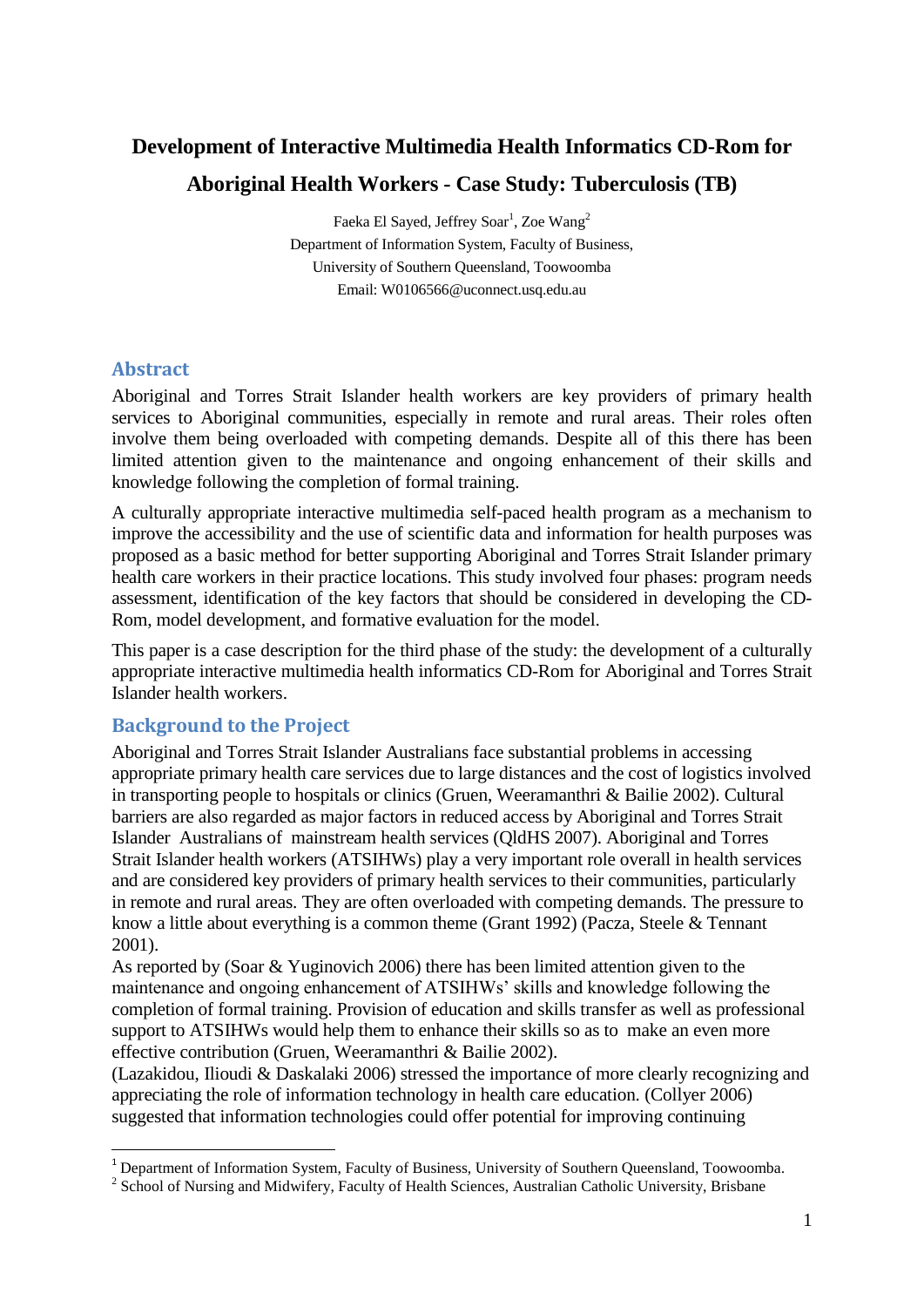education of ATSIHWs and consequentially for improving the quality of care provided within their communities. Using the capability of multimedia presentation technology ensures the effectiveness of content delivery to health workers (Chetley et al. 2006). (Geissinger 2001) supports using a CD as a delivery mechanism for continuing professional education for health practitioners in rural areas and suggests also that health workers living in remote areas need to be provided with a CD player as an add-on component if it is not supplied as part of their original computer equipment.

The benefits of a culturally appropriate interactive multimedia informative health program for improving the accessibility and the use of scientific data and information for health purposes is explored in this research. Expectations are that this would give ATSIHWs opportunities to more independently control their learning within an attractive and interesting environment, and improve their capacity for quality of healthcare delivery and overall health outcomes (Phillips 1997).

A needs assessment, as a first step in program development, was carried out using qualitative semi structured interviews with key stakeholders. The assessment indicated the opportunities for additional means to help deliver a sustainable, efficient and culturally acceptable program for ATSIHWs. The needs and opportunities for improving services for ATSIHWs are supported by previous published studies and the findings of the qualitative semi structured interviews that were part of this research.

The second phase is the identification of the key factors which need to be considered and that would impact the model development. The identification began with a systematic review of literature. This was followed by qualitative semi structured interviews with diverse key stakeholders and explored their expectations and recommendations. The main findings revealed that the most important key factors could be categorized under three main issues: cultural factors; information technologies literacy and availability; and interactive multimedia factors. Cultural factors included cultural inclusivity, oral cultural, pre-existing knowledge, and Aboriginal learning styles. Interactive multimedia factors were the requirements for the process, fitting and design of the program.

This paper explores the third phase in this study which is a detailed description of the development of the interactive multimedia informatics CD-Rom guided by the results and recommendations from the first and second phases of the study and supported by previous published studies.

#### **Why choose Tuberculosis (TB) as a Focus for the Model?**

In 1991, the World Health Assembly (WHA) resolution recognized TB as a major global public health problem (Uplekar et al. 2006), and one of the most important causes of death in adults which is strongly associated with social and economic inequalities (WHO 1998).

On the national level, (Bastian & Krause 2008) highlight that TB is a global health emergency in which Australia has responsibilities and the capacity to make a difference both within and beyond our shores. Australia has a low incidence of Tuberculosis (TB), which has remained constant for over a decade. However, the incidence is not the same across the population; immigrants and Aboriginal and Torres Strait Islander Australians are most affected and have rates many times those of non-Aboriginal and Torres Strait Islander (NTAC 2002) (Simpson, Clark & Knight 2006) (Bastian & Krause 2008).

The main risk factors for Tuberculosis are poverty, overcrowding, malnutrition, diabetes mellitus, smoking, alcohol abuse, and advanced renal diseases. All those factors are common among many Indigenous people (Thomson N et al. 2008). (Oest et al. 2005) reported in his study about Tuberculosis services for indigenous and immigrant populations in New Zealand, that treatment is often discontinued prior to completion once the symptoms are resolved.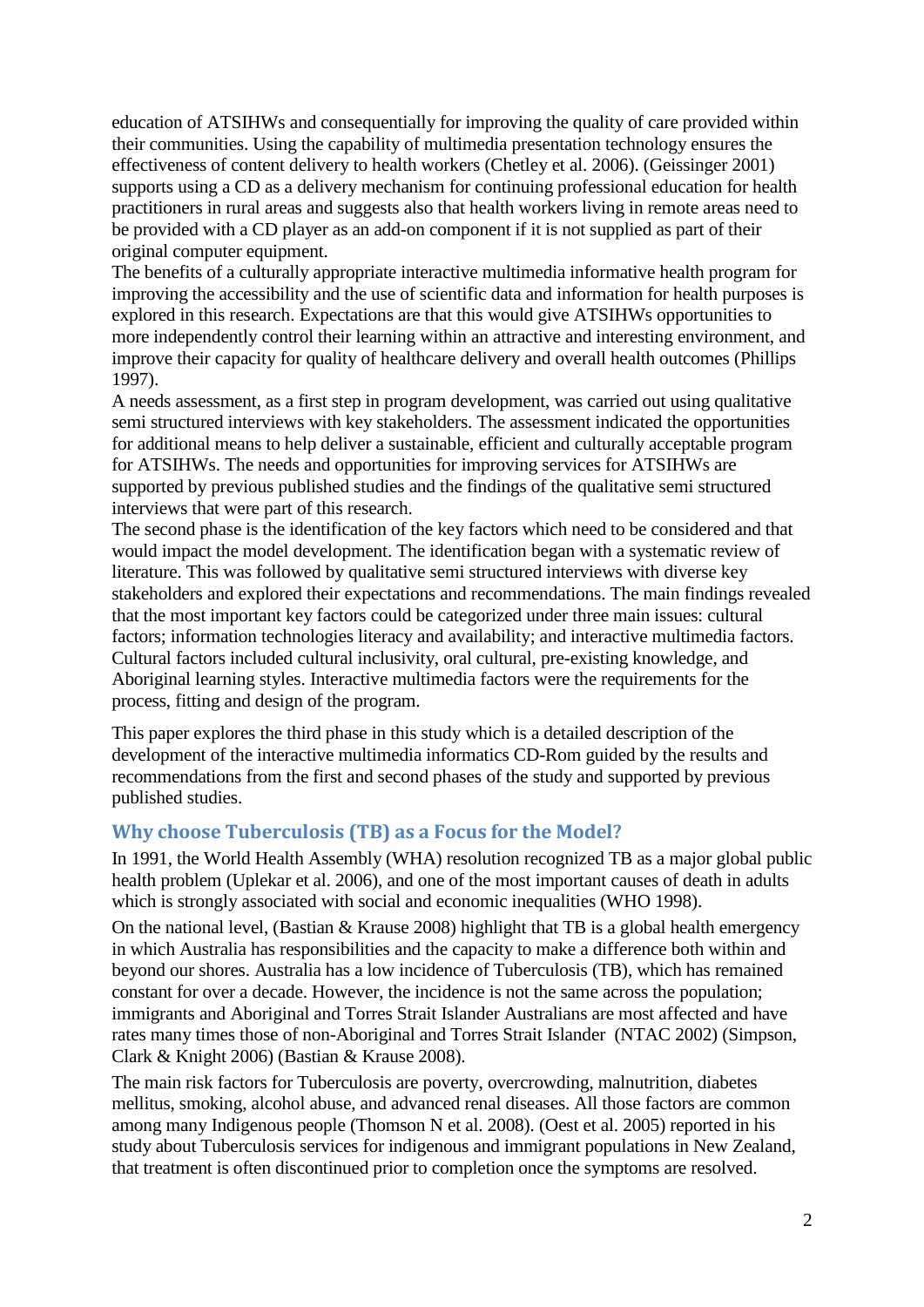Tuberculosis needs a long time for uninterrupted treatment. Patients need assistance from health workers to successfully complete their treatment and be cured (Barlett 1995). The poor treatment and inadequate control of anti-tuberculosis drugs will result in the development of drug-resistant strains that may make Tuberculosis incurable (WHO 1998).

Important measures for preventing TB include public education and improving awarenessraising of TB through:

1) Education and training among health care workers in order to promote early detection, and to consider TB in at-risk patients,

2) Increasing patient awareness of available treatment,

3) Education and empowerment of high- risk groups and their families/cares which are provided by ATSIHWs. Patients who have this knowledge are less likely to delay diagnosis, a delay that could result in transmission of the disease to uninfected persons, (NTAC 2002) (Miller et al. 2003) (Bastian & Krause 2008).

## **Model development**

(Pellekaan & Clague 2005) urge to the vital need for a sound primary health care and education program implemented by dedicated persons toward health and wellbeing for Aboriginal Australians. An Interactive Multimedia CD-Rom health program is required, providing basic information about Tuberculosis (TB) for ATSIHWs using culturally perceptive pedagogy fitting "the oral tradition". This project was developed and guided by the principles of iterative software design and development.

#### *Audience*

The target audience for this course is ATSIHWs, especially those who are caring for persons with or at high risk of TB disease or infection. Previous studies revealed the initial phase of learning in any new program is based upon the learner's background knowledge, which is a sum of all abilities acquired as a result of exposure to earlier learning experiences. A clear audience profile regarding the age, educational level, corporate culture, needs and expectations, level of computer literacy, background knowledge, motivation and interest will provide the program producer with valuable information for script development, and media selection, as well as help create a concept of delivery that increases the program's chances of success (Harrison 1990) (Villamil-Casanova & Molina 1996) (Fedak 1999) (Cartwright & Cartwright 1999).

In the planned model the development of a general design was attempted, simple without affecting the main objective of the model which is provide the learner with important useful health information. During the assessment stage, and from a review of published literature and reports, the profile of ATSIHWs and their way of learning and cultural principles were explored and adapted in the program development. They are the following: 1- ATSIHWs are used to learning from stories, and the interactive multimedia health model's content should not rely on text, but depend on narration and visual demonstration. 2- Elements of traditional and cultural aspects should be incorporated into the model's content. 3- Model content should build on the pre-existing knowledge of ATSIHWs.

#### *Goal*

The purpose of the proposed application and the expected result must be clear and be considered throughout the planning and development phase of the program (Villamil-Casanova & Molina 1996). The impact of the program often becomes its overall objective or goals (Cartwright & Cartwright 1999). Developing an interactive multimedia health informatics program that is sustainable, efficient, and culturally relevant to ATSIHWs is the main goal of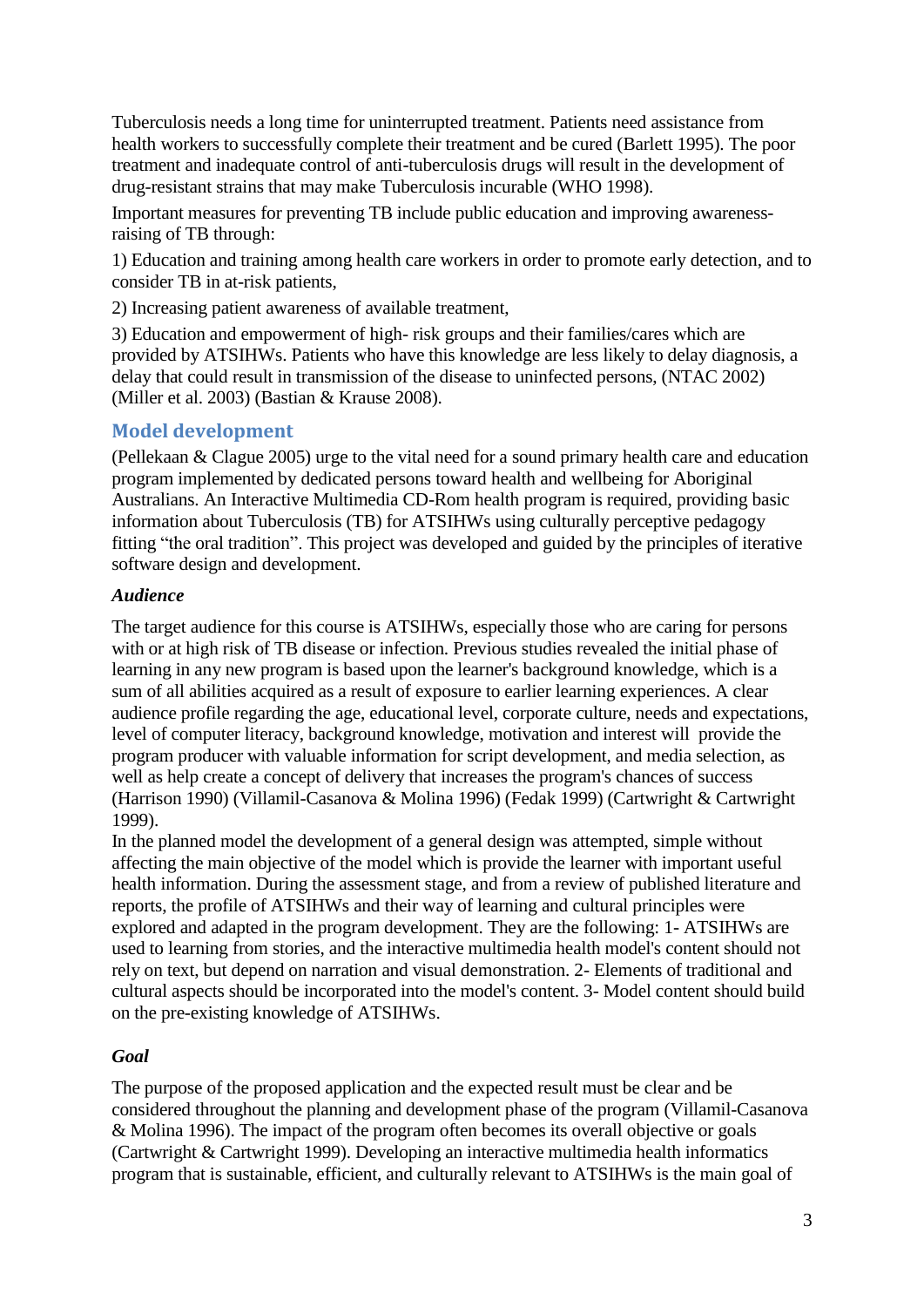this project. The expected results are: 1) the model is to be considered as a continuing professional development approach that enables ATSIHWs to constantly upgrade their skills, keep them updated with changes, and provide them with basic information about TB including type, diagnosis and early detection, management, and prevention procedures. 2) The model raises the awareness about TB as a major global public health problem and prepares ATSIHWs for potential TB outbreaks. 3) The model can be used to support ATSIHWs in their health education and promotion roles within their own communities.

## *Task Analysis*

The task analysis is a hierarchical outline of the model content in which splitting a topic into the smallest measurable steps and dividing the final goal into enabling objectives by using the pyramid analysis technique to produces a learning map or flowchart which forms the main structure for the multimedia program (Cartwright & Cartwright 1999; Harrison 1999; Riptoningrum 2003). A thorough task analysis at the start of the project is crucial to clarify a clear set of educational objectives and the information to be taught, as well as to assist in designing the details, and to determine an effective learning sequence for the program (Boyle 1997; Cartwright & Cartwright 1999; Harrison 1990; Riptoningrum 2003). A good learning sequence should begin with skills that only require the learner to, combine skills they already have, and should follow standard educational practice (Alessi & Trollip 2001) (Tomita 2003). Figure (1) illustrates task analysis for the Tuberculosis CD-ROM model in which: 1- Model starts with an introduction and general information about the topic followed by more

detailed and specific information.

2- It clarifies the educational objectives regarding detection, treatment and preventive measures of Tuberculosis and reveals the anticipated model design.



Fig (1); Learning Map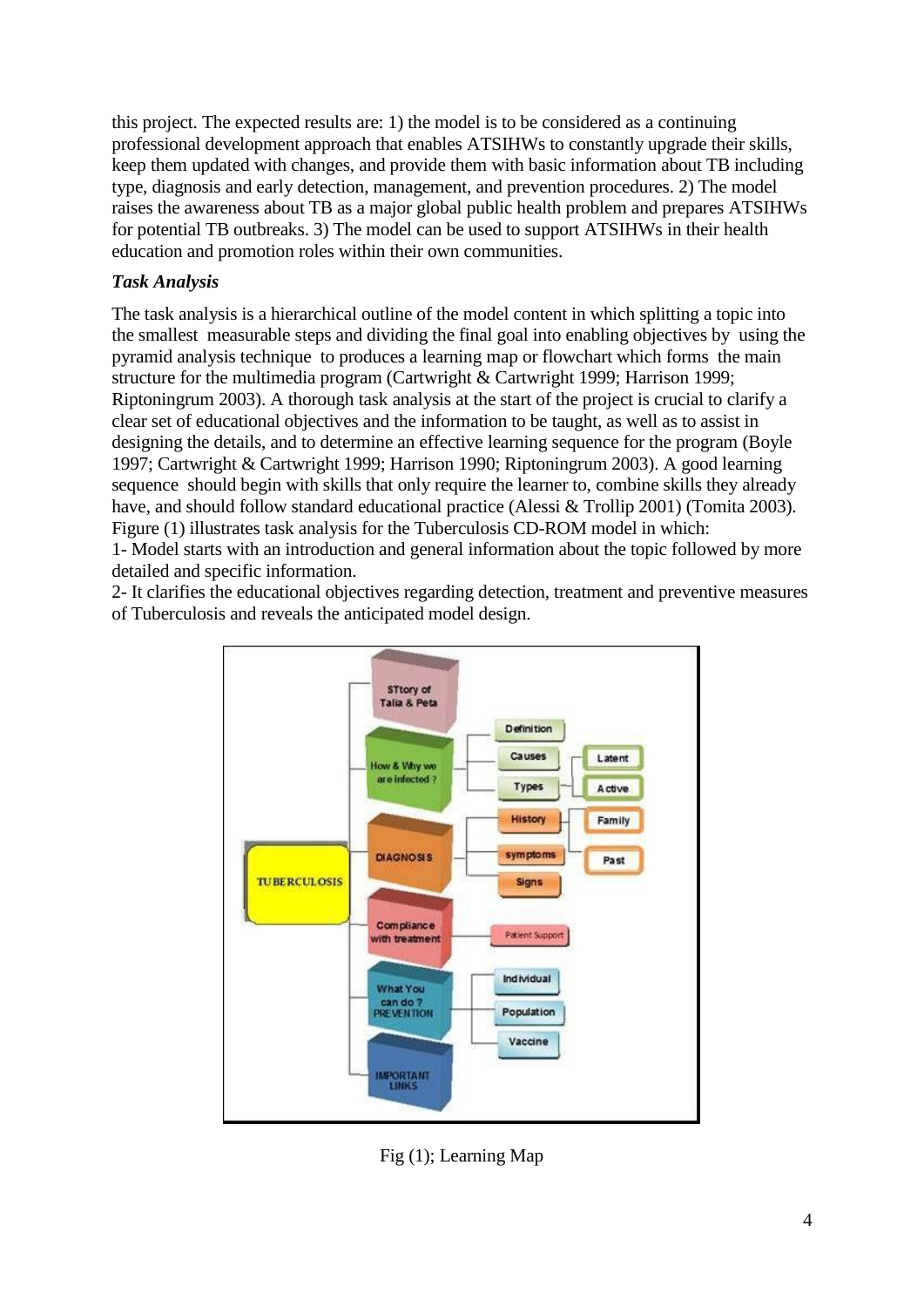## *Model Objectives*

With any health education program, clearly defined goals, and measurable objectives are essential to facilitate effective model design, and to help in the determination of the learning resources required. They are also considered the measurements of the evaluation for the program (Grant 1992; Kern 1998; Tomita 2003). Each objective should achieve the program aim, be stated precisely and specify the appropriate measurable outcomes (Boyle 1997; Harrison 1999). The success of the project can then be decided by measuring how well the outcomes have been achieved (Boyle 1997).

There are two types of objectives. Learner objectives provide a clear statement of the program outcomes, results the learner is expected to accomplish, and help the learner by pointing out important topics. Design objectives provide guidelines for media production decisions, help the developers prescribe appropriate activities, are more focused on required topics than on tangential issues, and determine the most effective delivery methods (Cartwright & Cartwright 1999; Gagne, Briggs & Wager 1992; Hannafin & Peck 1988; Harrison 1999; Kennedy, Petrovic & Keppell 1998)

# **Design Objectives**

Design objectives are about how to turn a boring subject matter into an interesting screen-based unit (Harrison 1999). The program was designed to have the following features:

- 1- Navigation: simple and easy to use,
- 2- Screen: standard screen components with the presence of a main menu,
- 3- Interactivity: interaction through quiz
- 4- Cultural appropriateness by using storytelling, and
- 5- Learner control of the program

## **Learner's Objective**

The learning objectives provided in the Tuberculosis informatics program developed in the present study include providing participants with basic knowledge of early detection, treatment and preventive measures of Tuberculosis relevant to Queensland health. Essentially, this was accomplished by giving ATSIHWs an introduction to the different types of the disease and the life cycle of the microbe.

On successful completion of this program Aboriginal and Torres Strait Islander health workers will have moderate knowledge of early detection and preventive methods of Tuberculosis. After completing Module One in this program they will be able to:

- Describe the classification system for TB.
- Identify ways in which TB is spread.
- Identify conditions that increase the risk of TB infection transmission
- Describe TB signs and symptoms.

After completing Module Two in this program they will be able to:

- Describe the pathogenesis (life cycle) of Mycobacterium Tuberculosis
- Identify conditions that increase the risk of TB infection progressing to active TB disease
- Identify high priority groups that should be tested for latent TB infection (LTBI)

After completing Module Three in this program they will be able to:

Identify the major components of TB diagnostic procedures.

After completing Module Four in this program they will be able to:

- Identify anti tuberculosis medications
- Describe treatment regimens for TB disease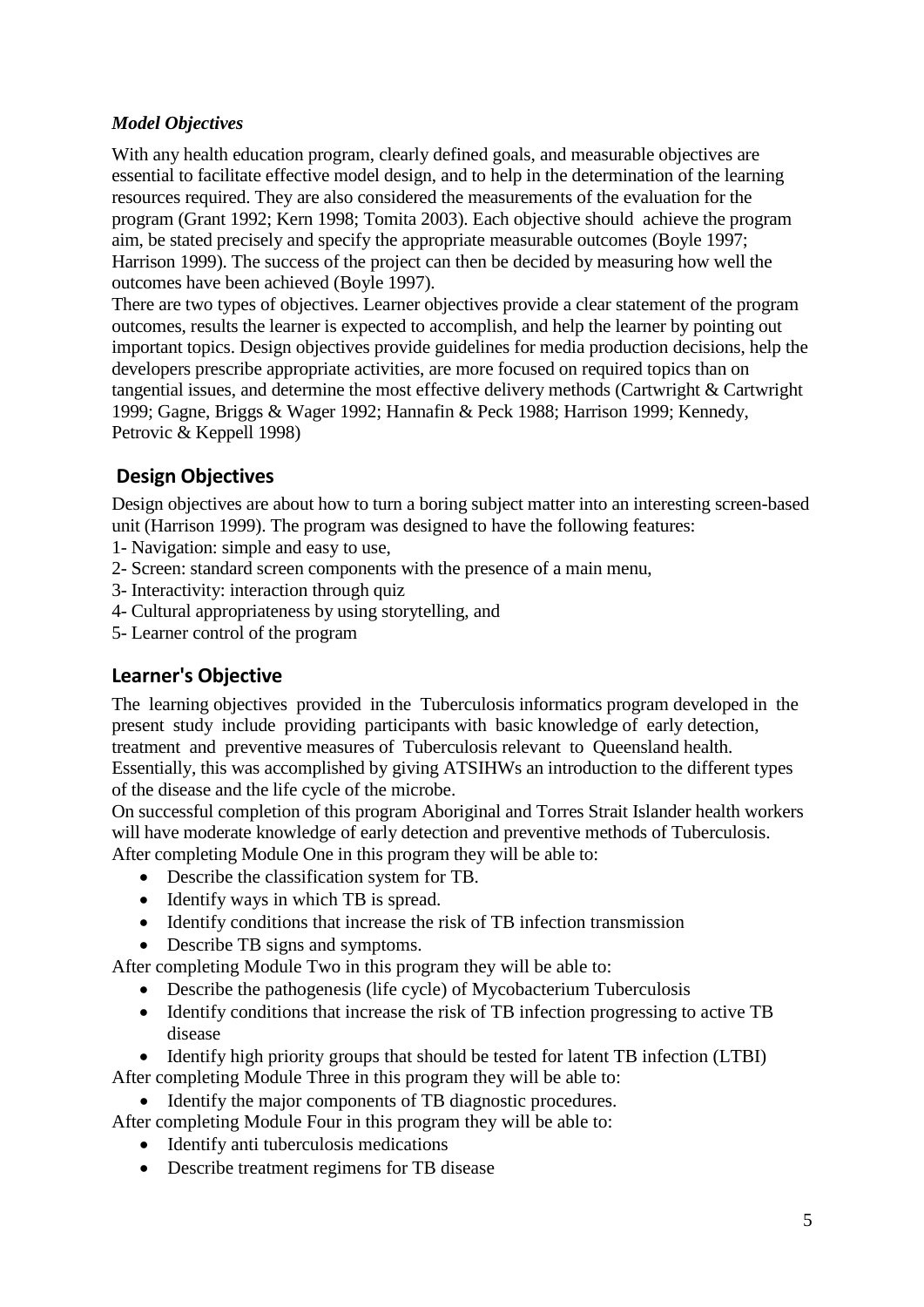- Describe patient monitoring.
- List common adverse drug reactions to anti-tuberculosis medications.

After completing Module Five in this program they will be able to:

- Identify three levels of infection control (IC) measures to prevent the transmission of TB (administrative, environmental, and personnel controls)
- Identify BCG vaccination.
- Identify the roles of health professionals in preventing Tuberculosis.
- Identify the roles of patient in preventing Tuberculosis.

#### *Multimedia Application Design Considerations*

At this stage we consider other factors relevant to model design. They are the configurations of computer that will run the model, multimedia building blocks that form the model, the interactive multimedia methodology and the authoring program that use for model development.

# **Definition of Computer Configurations**

An important planning consideration is to define the type of machine that will run the application. The average machine configuration is 33-66Mhz, 8-16 RAM, double speed CD ROM, 480-640 color monitor; video card 1024x768 with 65,536 color and 8- 16 bit audio board (Rathbone 1995) (Villamil-Casanova & Molina 1996).

# **Multimedia Building Blocks**

These encompass the multimedia materials which form the multimedia model. They are usually produced using a variety of software applications and then assembled together using authoring programs (Villamil-Casanova & Molina 1996). According to (Fletcher 1990) and (Knebel 2000) people retain only 20 percent of what they hear; 40 percent of what they see and hear; and 75 percent of what they see, hear, and do. The model could therefore be more effective if a variety of communication modes are used to present the same concept which fulfill the different learning styles of all audience members (Villamil-Casanova & Molina 1996) (Cartwright & Cartwright 1999).

In the model video footage was developed using movie maker software and drawn pictures colored using black magic coloring software. The narrated stories were recorded directly over the authoring program, and a search of the web produced the graphic medical pictures, icons, and Aboriginal music.

# **Choosing an Interactive Multimedia (IMM) Methodology and Authoring Program**

The decision of choosing the final interactive multimedia methodology for the model was based on the type of learning and methods of model delivery ( via the World Wide Web or Using CD Rom), and depended on the functions of interactive multimedia (Cartwright & Cartwright 1999) (Alessi & Trollip 2001). Models that combine methodologies will have a greater likelihood of being effective (Alessi & Trollip 2001). Tutorials and storytelling was used as the most simple and culturally appropriate interactive methodologies for presenting information and concepts.

An authoring program is a software program that brings all media elements created together into a final project and allows an author to create multimedia applications (Luther 1994) (Ivers & Barron 1998). There are many software programs that can be used to author a multimedia project such as Microsoft Power Point, Hyper-Studio, Author ware, and Icon Author. The selection of the authoring tool depends on the job needs and on the choice of interactive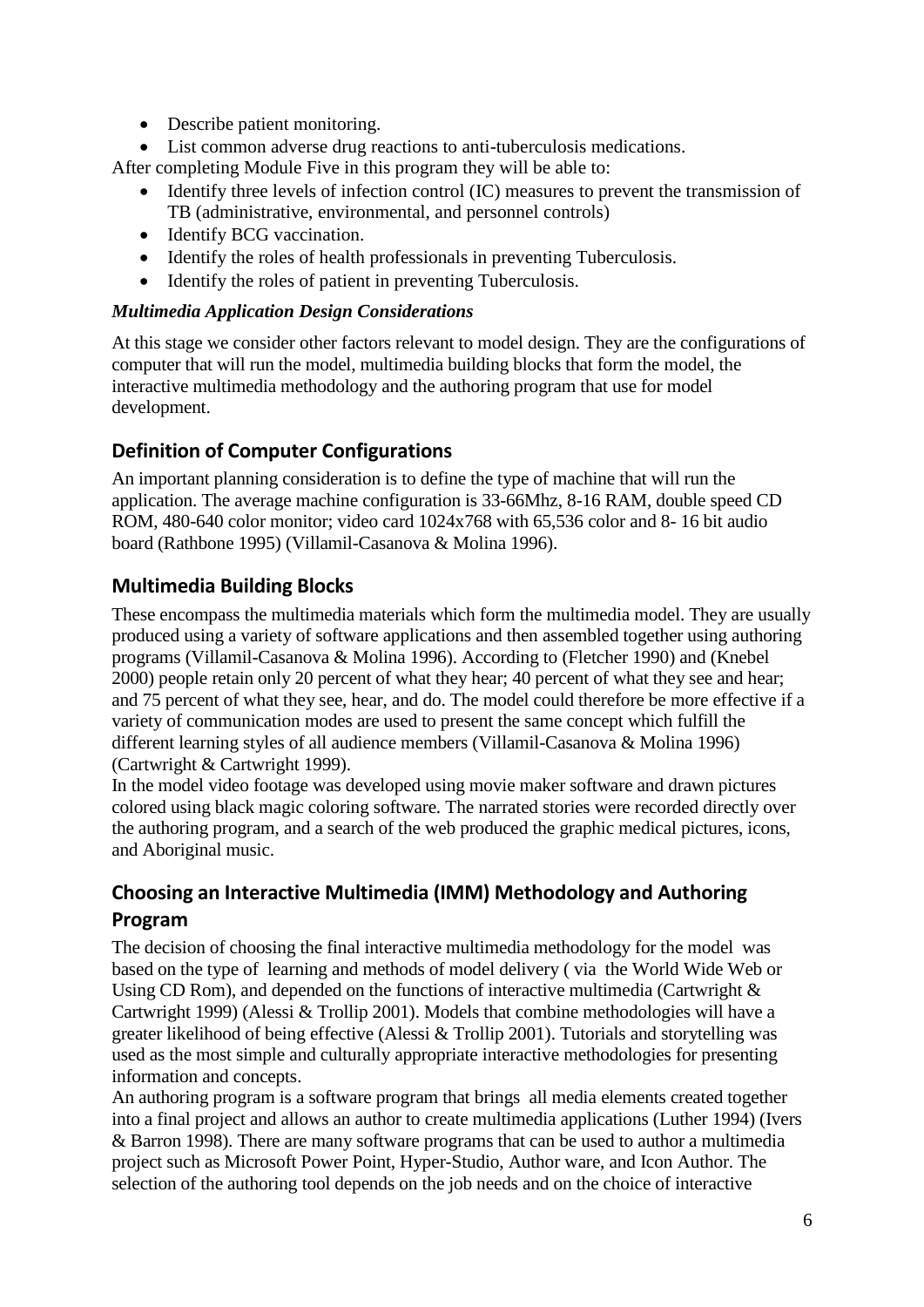multimedia methodology (Luther 1994) (Villamil-Casanova & Molina 1996) (Ivers & Barron 1998). Microsoft PowerPoint was chosen to be the authoring program software to provide informative materials on CDROM with meaningful links between the various modules of the model.

## *Model Content and Structure*

Medicine, public health, understanding of traditions, and development of social awareness are all important; but it is impossible for health workers to learn everything in detail. There is a need to determine and cover what is essential to know. (Werner & Bower 1982) in his book "Helping Health Workers Learn", identified important points that should be taken into consideration when developing a health program for community health workers. They are:

- Program content should aim to teach what is most important and essential to know.

- Learning must relate to life so program content should be based on what is already familiar to health workers, and should start with their own knowledge and experience within communities and individuals.

- In developing the program content, it is important to look at the social and physical causes, symptoms and effects on people's health and lives.

- Health workers learn better and remember longer if they understood the reason why things happen and what needs to be done.

- The program should discuss health matters in clear, simple language that everyone can understand.

(Harrison 1990) suggested an existing training material could be used as program content in the development an interactive multimedia health program.

Programs have successful outcomes only in so far as they introduce the appropriate ideas and opportunities to a group in the appropriate social and cultural conditions (Pawson & Tilley 1997). ATSIHWs come from many different backgrounds, and have different skills and knowledge. Some are highly literate, while for others English is a second language. Some live in large cities, and others live and work in remote communities (Barlett 1995). It is hard to meet every ATSIHW's needs using the same program structure.

# **Model Structure**

In order to present the content clearly, the completed program consist of five independent modules with a total of 16 learning objectives distributed throughout the modules. The learning objective were outlined descriptively and in detail in the section called "Program Objectives". The first module contains a story describing a health situation which gives introductory basic general information about Tuberculosis. As the learner progresses through the program modules, they are informed about Tuberculosis pathogenesis, diagnosis, treatment, prevention and prognosis of the disease in a storytelling, tutorial, and narrative manner. Each module ends with a quiz. Throughout the program there are on line national and international links to update information and keep the health workers in touch with mainstream health. Users can enter the program through any module from the main menu depending on their needs and interests.

## **Model Content**

Each module gives information about a special topic to achieve the previously specified objectives, such as: Module One: Introduction and basic general information about Tuberculosis. Module Two: Why TB happens? What are bacteria and how can it can affect our body? What is the life cycle of bacteria inside our body? Module Three: How to recognize Tuberculosis? Diagnosis of TB through observation, history, and physical examination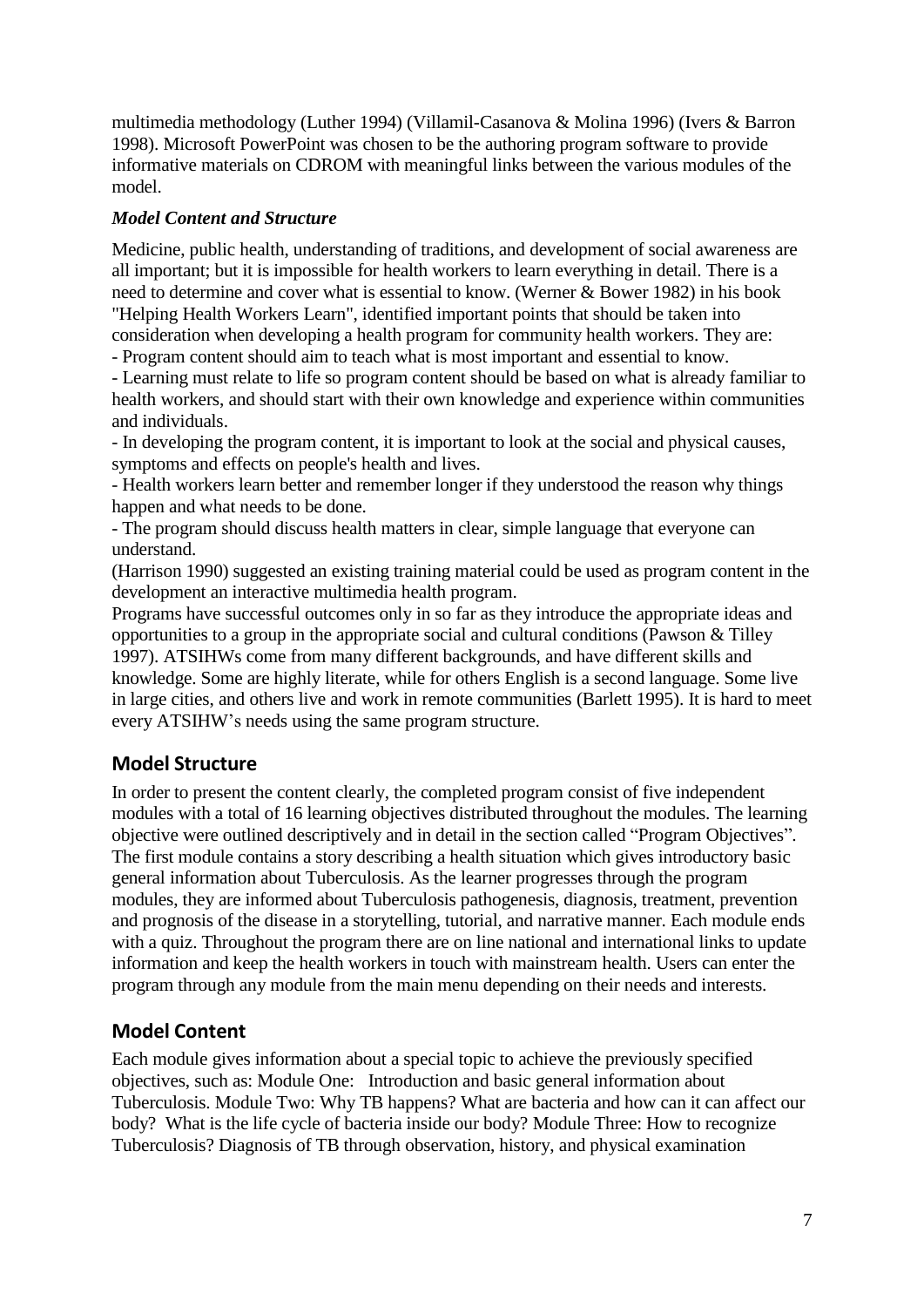Module Four**:** Treatment and compliance with treatment. Module Five: Prevention is a reflection on the long term need for the community, and the role of health workers and patient in prevention. Aboriginals tend to be concerned only with the present and conceptualize the future as a continuation of the present (Hausfeld 1977). Prevention is expressed in the model in the form of public health measures and advice to be accepted by Aboriginals, such as reducing crowding and care of the environment.

# **How the Story Written?**

The content and style of the story was obtained from document research about Aboriginal cultural and healing belief (Devanesen 2000). Anthropology case studies of remote Aboriginal communities in Australia were utilized to draw, realize and tell a detailed story (Saethre 2007). That followed by the transformation of the story scripts and creation of a scenario that can be used to suit the health topic. The story is then reviewed and revised and affirmed by health workers participating in the study.

# **Medical Terminology**

Interview results identified the friendliest approach to define health problems for Aboriginal communities are to divide medical terminology into a smaller number of conditions that have a common cause. This approach has been supported by (Barlett 1995) who argued that to define health problems for Aboriginal communities in terms of diseases does not help the communities much, but focusing on health problems by looking at the causes first, as it is explained in the table (1):

|             | <b>CAUSITIVE FACTORS</b>                                    | <b>HEALTH PROBLEMS</b>       |
|-------------|-------------------------------------------------------------|------------------------------|
| <b>LAND</b> | Poor physical environment: 1-Environmental health issues    | Infectious diseases          |
|             | include water supply, waste disposal, shelter (adequate and |                              |
|             | appropriate space for numbers of people), domestic and      |                              |
|             | personal hygiene, and dust.                                 |                              |
|             | 2- Housing and health hardware should be determined by      |                              |
|             | how people want to live. Aboriginals enjoy living outside.  |                              |
| <b>MIND</b> | Social and spiritual environment : such as unemployment,    | Alcohol/ substance abuse/    |
|             | racism, lack of access/knowledge of country, loss of        | violence/ STDs, and          |
|             | language/stories, inappropriate social behaviors            | mental health problems.      |
| <b>BODY</b> | Poor nutrition                                              | High blood pressure, heart   |
|             |                                                             | diseases, obesity, diabetes, |
|             |                                                             | increases in infectious      |
|             |                                                             | illness, poor development.   |

Table (1), Source (Barlett 1995)

# **Clarification of Health Information**

The most important criterion by which the learning content in the program and medical resources are selected is that they focus on up-to-date information and provide comprehensive information about communicable diseases identification, reporting, control and prevention. Medical learning resources which meet this criterion are derived from different national and international organizations. They include the World Health Organization (WHO 2004), U.S Agency for International Development (USAID 2011), Centers for Disease Control and Prevention (CDC) Division of Tuberculosis Elimination (DTBE) (CDC 2010), the" Control of communicable Diseases Manual" by (Heymann 2004), and Queensland health's communicable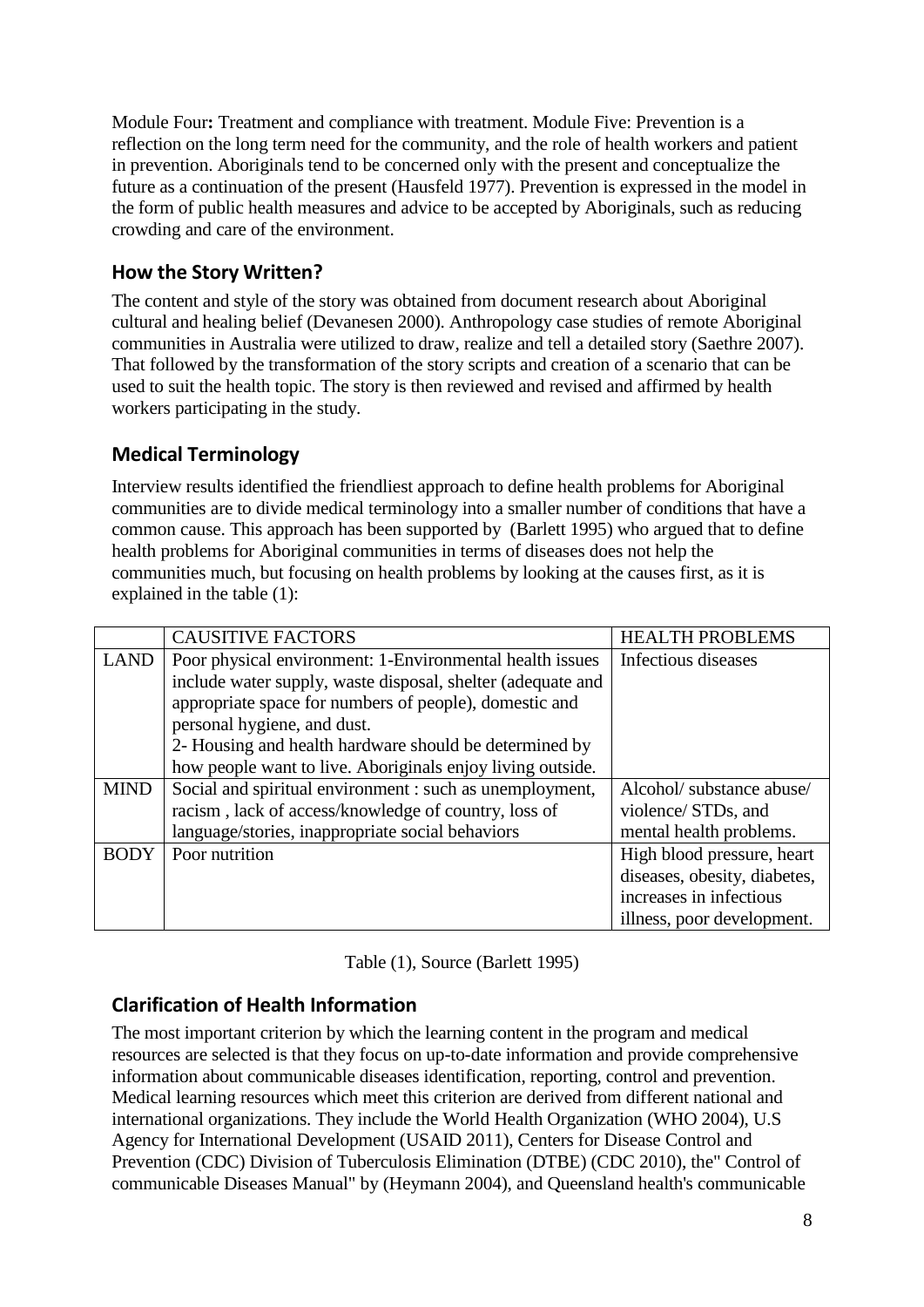Diseases Branch who is responsible for surveillance, prevention and control of communicable diseases in Queensland and is provide information on communicable diseases as a key resources for health professionals (QLDHealth 2010a),

The skills and knowledge that health workers specifically need to detect cases of pulmonary TB, inform patients about TB, and monitor the success of TB case detection and treatment at health facility level can be obtained from the WHO guide, and the related set of training modules for health facility staff can be obtained from " *How to Organize Training for Health Facility Staff on TB Control*" (WHO 2004).

TB treatment regimens vary from country to country. The specific information regarding diagnosis of Tuberculosis, treatment guidelines, TB infection control guidelines, management of TB patients, and vaccination program was provided by Queensland Health's website for health professionals about Tuberculosis (QLDHealth 2010b).

# *Model Design*

The goal of the design phase was to develop a framework for the "Interactive Multimedia Self-Paced Informative Health Model" interactive multimedia CD-ROM (Fig 2) which is intended to provide information about Tuberculosis to ATSIHWs.

The design was guided by the data collected from the interviews as a solid base, and information from the literature review was added. There was limitation and simplicity in the design as a result of concern about the computer's capacity to run large multimedia programs.



Figure (2) Model framework design

The design process began with documenting the design decisions through storyboards, followed by discussion regarding the navigation structure and the graphic design for the interactive multimedia model.

# **Storyboard**

This is the learning map of the content, sequence and characteristics of a multimedia model in pictorial form which follows the development phase. It is used to reflect on the flow of the applications (Hofstetter 1997) (Cartwright & Cartwright 1999). Having good objectives based on and related to proper task analysis, and writing the program content based on those set objectives, is the first cornerstone of a good self-directed learning model (Piskurich 1993). The design phase uses the conclusions from the assessment and task analysis phase to build a road map for development (Alessi & Trollip 2001) (Lee & Owens 2004).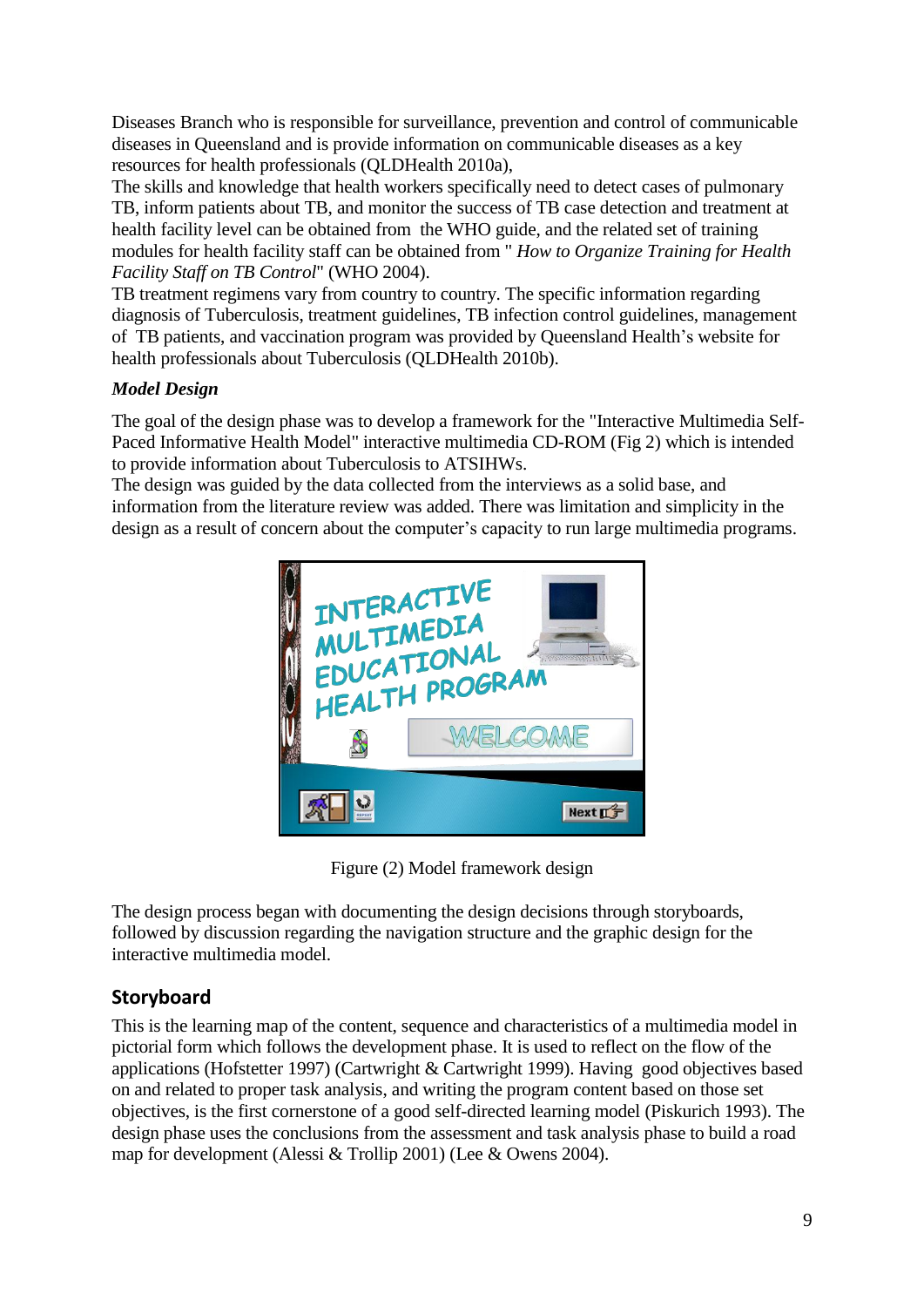Creating a storyboard for a model is followed by creating script for it. A script is a complete specification of the text and narration in a multimedia application. It helps the designer to roleplay the model from the viewpoint of a user and identify any missing elements (Hofstetter 1997). Figure (3) illustrates an example of a planned program storyboard.



Figure (3) Storyboard

## **Interactivity and Learner control**

(Frater & Paulissen 1994) (Boyle 1997) argued that knowledge is neither pre-given, nor stamped in by the impact of external stimuli. It is constructed and validated through interaction, which is the most important aspect of a learning program, aside from the content itself. Multimedia has the potential to provide learners with educational experiences that traditional text-based methods cannot; they are often described as 'interactive' (Albion 2000).

Interactivity refers to activities performed by both the learner and the computer. These activities conduct an interchange (Orr, C.Golas & Yao 1993) (Mooney & Bligh 1997) (Cartwright & Cartwright 1999).They involve the learner in an active learning method which can serve to maintain attention, create new knowledge, and improve achievement (Barron & Orwing 1995).

Learner control refers to the degree to which learners are allowed to take an individual path through the material and to take charge of the instructions and the learning environment. It is the ability of the user to cause things to happen or to interrupt the flow of information in a program. The ability to do this is one advantage of multimedia over video or television (Orr, C.Golas & Yao 1993) (Abrams 1996) (Albion 2000).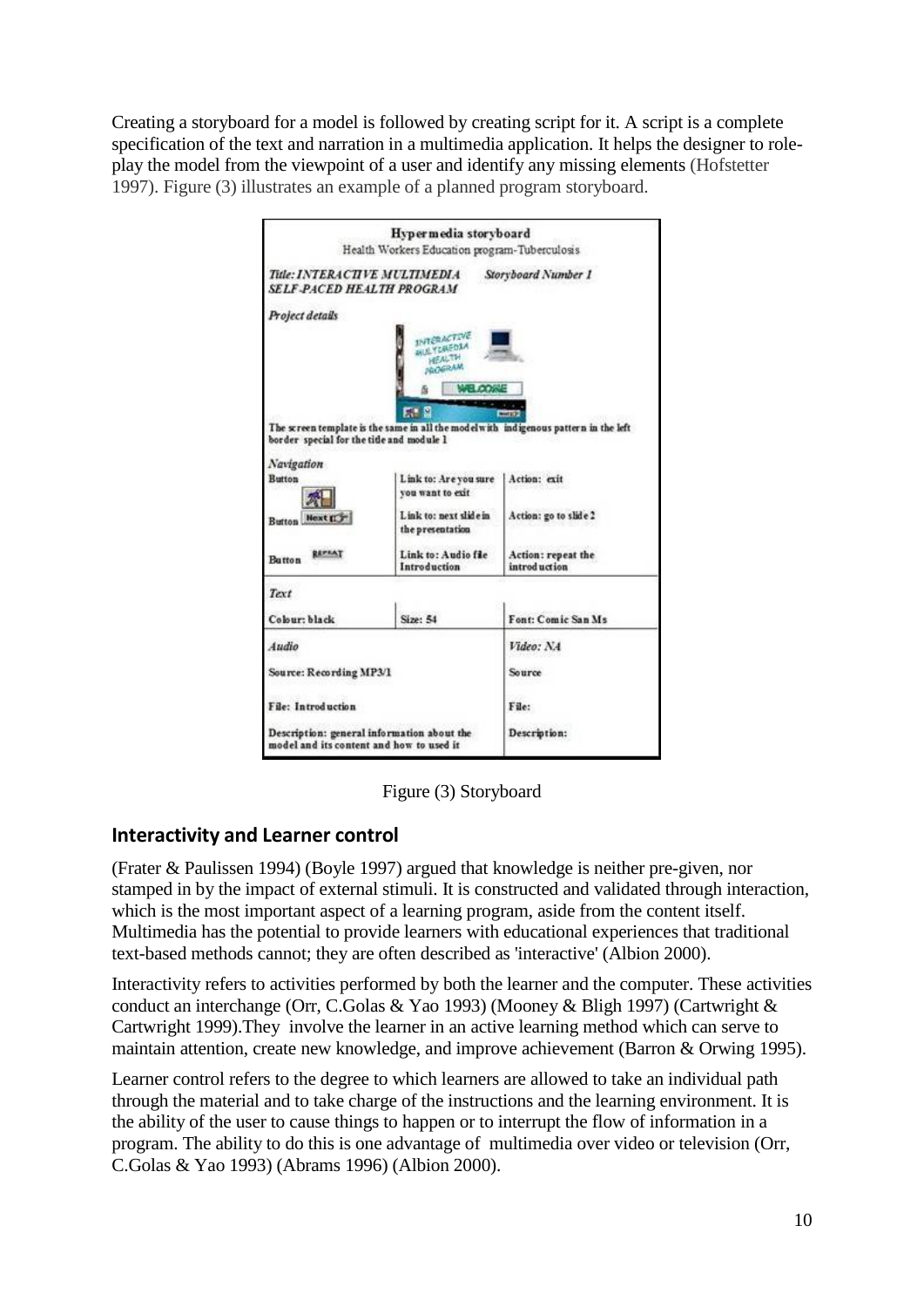Determination of the level and degree of interactivity is needed to accomplish the program goals. It is of particular importance to decide whether the program will provide questions, methods of answers and computer feedback (Villamil-Casanova & Molina 1996). For many medical multimedia programs the interactivity consists of button clicking or electronic page turning, and this is the lowest level of interactivity where the computer is performing tasks by the user (Mooney & Bligh 1997)

The truly interactive multimedia computer-based programs aim to establish an educational 'conversation' between a user and a computer and emulate interpersonal communication (Orr, C.Golas & Yao 1993). This can be achieved using features such as feedback on strengths and weaknesses and progress charts linked to learning activities and self-assessment (Mooney & Bligh 1997). In the planned model the interactivity is founded through a series of interactive questions at the end of each module followed by helpful feedback.

# **Navigation Structure**

One of the challenges in the model design was to present the program material in such a way that the user will not get lost or confused. A clear notion of how the material will be organized and how the user will navigate from screen to screen is therefore essential (Hofstetter 1997). Multimedia technology enables the designer to design applications with several layers of information, each accessible by means of navigational tools and each containing several different multimedia building blocks.

The connections and links among various sections of the multimedia application are called navigational structures. There are five basic navigational structures which design the flow of a multimedia application: the linear, the menu, the hierarchical, the network and the hybrid structures. In practice, several of these schemes may be mixed in a single project (Villamil-Casanova & Molina 1996) (Phillips 1997).

The menu and the linear navigational structures were adapted in the design of this CD ROM multimedia program Fig (4), (5).



Figure (4) the menu navigation structure Source (Hofstetter 1997)



Figure (5) the linear navigation structure Source (Hofstetter 1997)

(Shank 2011) recommended that the learning environment for the program is designed to be more direct as this is the best approach for learners that are new to information technology. A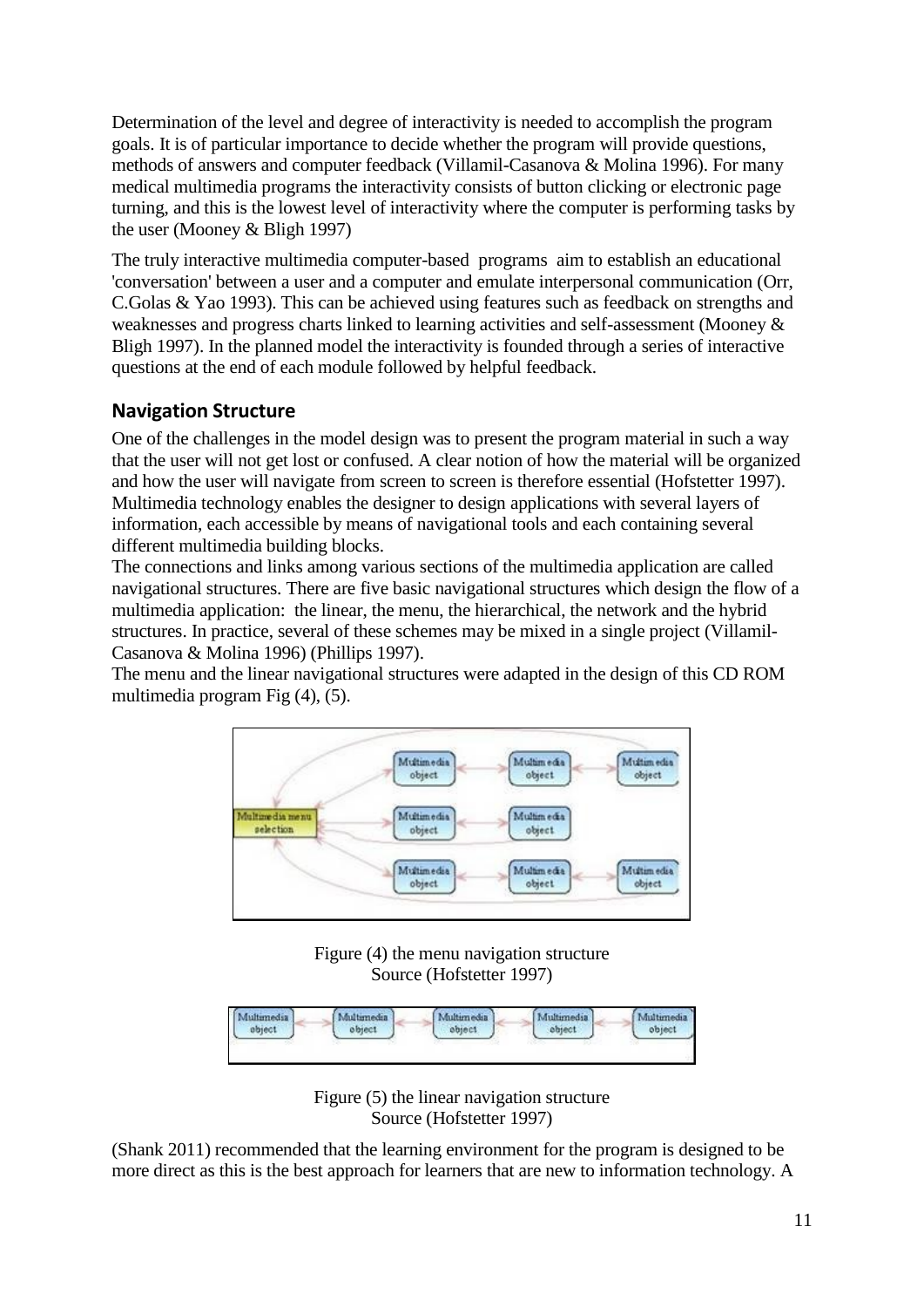CD- ROM multimedia program need to have a main page, table of contents, or main menu where the user may view all of the contents of the CD- ROM and may be informed about how to navigate and find information (Tomita 2003).

The planned model was designed to have limited instructions, and be as straightforward to use as possible with full learner control of content. The model does not require completion of a certain topic before jumping into the next topic, making it easy for learners to freely and easily search for specific information. Users can exit the program at any time. This type of program has many limitations associated with behaviorism, however it holds user attention much longer than traditional methods of learning (Conrick 2006).

The navigation design is presented in a flowchart as a logical diagram that illustrates the steps involved in an interactive decision-making process and includes the general order in which the learner will encounter directions, choices, presentations, interactions, remediation and finalization (Hofstetter 1997) (Alessi & Trollip 2001).

The model frameworks in figure (6) and (7) are the underlying structures of the planned model. These are designed to provide information in the form of tutorial presentations (P) within each module (M) followed by a short Quiz (Q) and feedback (F). The tutorial presentations (P) in modules one, two and four are offered in the form of storytelling videos and in modules three and five are presented in the form of Power Point presentations.



Figure (6) Flowchart of a Model framework

Model modules are connected by permanent links that are used to link related screens in the simplest form and to allow the user to return to the main menu or exit the program from any screen in the program. The design framework provides two methods for navigation. The Systematic User's Guidance (linear method) is present only in the presentations (P) of each module. The random access browser, a menu or web-like structure, provides the freedom to explore the information at any point in the program and to move between the different modules. This navigation of the design framework ensures the effectiveness of learner control. The presence of optional quizzes followed by feedback at the end of each module, which corrects the learner's answers and verbally acknowledges achievement, provides the interactive learning experience.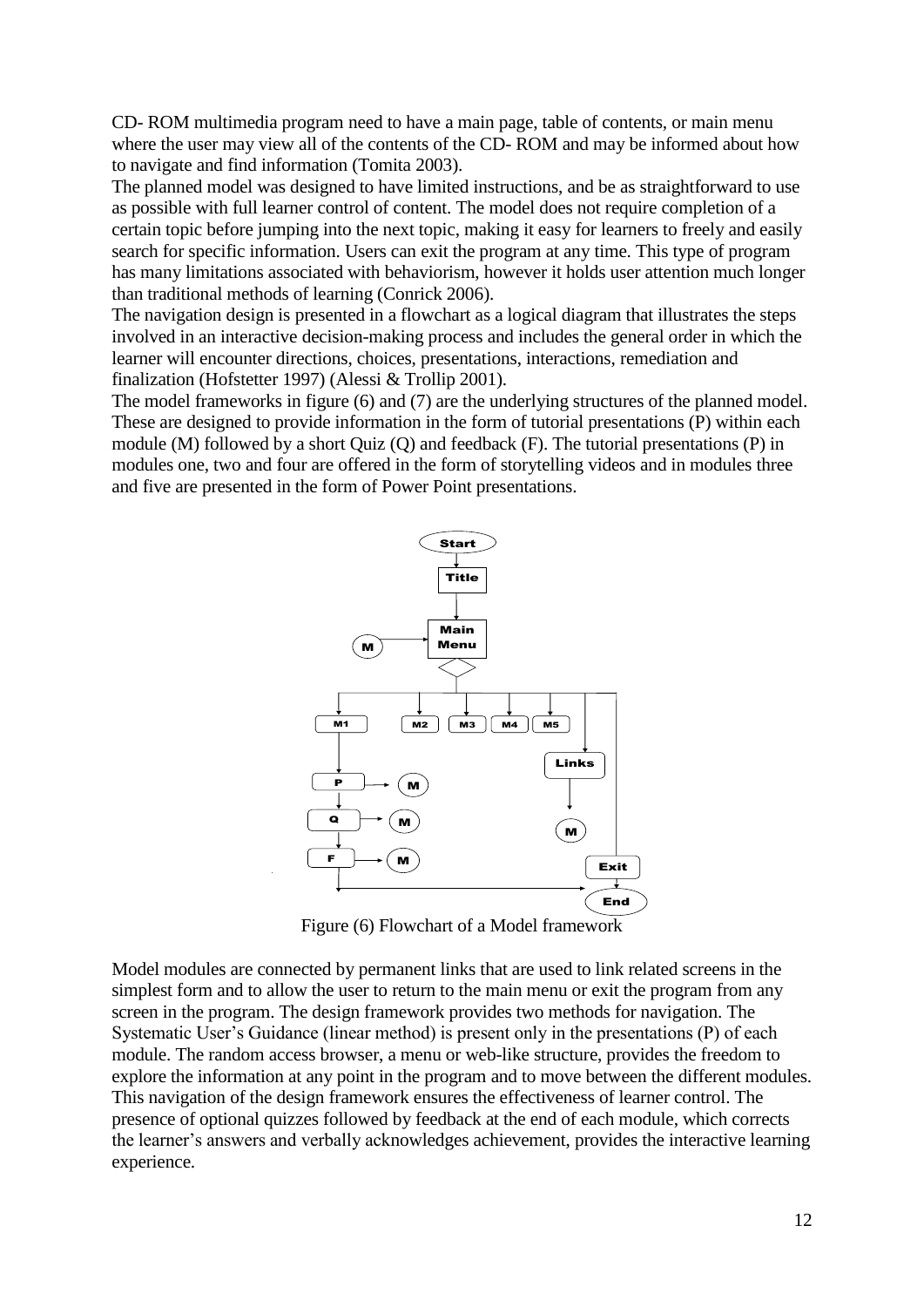

Figure (7) Flowchart of quiz

Each module, whatever forms it is in (presentation or story), is primarily narrative -based, and is supported by text, images, drawings, figures and links to medical references.

Design objectives and learner control of the program were achieved through the following functions:

- 1- Learners are able to make better sequencing decisions for their learning activities
- 2- Learners are able to temporarily end the program and return to it later
- 3- The screen buttons are visible and remind learners of things that can be done
- 4- The menu list is present throughout the program and the options available are clear
- 5- The main menu is easy to access in the entire program
- 6- The mouse is used as a simple mode of control of the program

7- The presence of a repeat button in each slide throughout the program provides a way for the learner to control hearing of the instructions and the narration.

#### **Screen Graphic Design**

(Harrison 1990), (Ivers & Barron 1998) and (Cartwright & Cartwright 1999) identified some important factors that should be considered in any program screen design, which help the learner interact and concentrate with the content of the program. Those factors are:

- 1- The screen should be simple, consistent and intuitive
- 2- Readable text on the screen and clear effective writing
- 3- Presence of standard screen types throughout the program

4- Presence of separate main menus summarizing the program content and allowing learners to jump directly to a point of interest

5- For consistency, the screen template used in the project should contain defined functional areas.

The exact design of the screen template depended on the type of information presented and the authoring program used, which depend on the primary purpose of the designed screen (Ivers & Barron 1998) (Cartwright & Cartwright 1999).

There was more than one template used in the project. These are: a template for information (Screen Template, fig 8), another for questions (Interaction Screen, fig 9), and a third for the menu screen (Navigation screen, fig 10).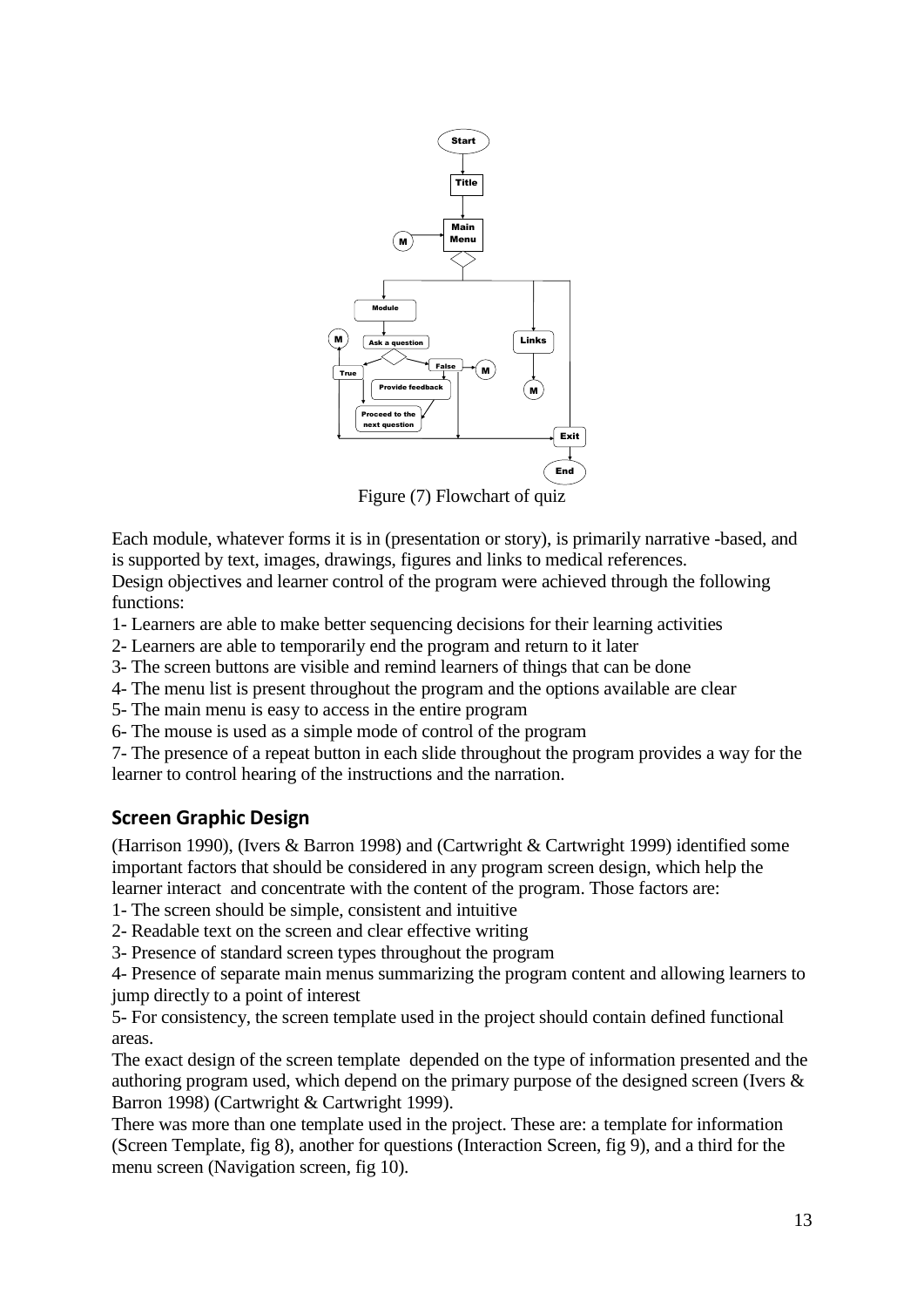

#### Fig (8) Instructional Screen Template



## Fig (9) Question Template



Fig (10) Menu Screen Template

# **Program Implementation**

The program design was directed by the adult learning, population heath and medical education learning approaches. It was influenced by constructivist and socio-cultural learning theories.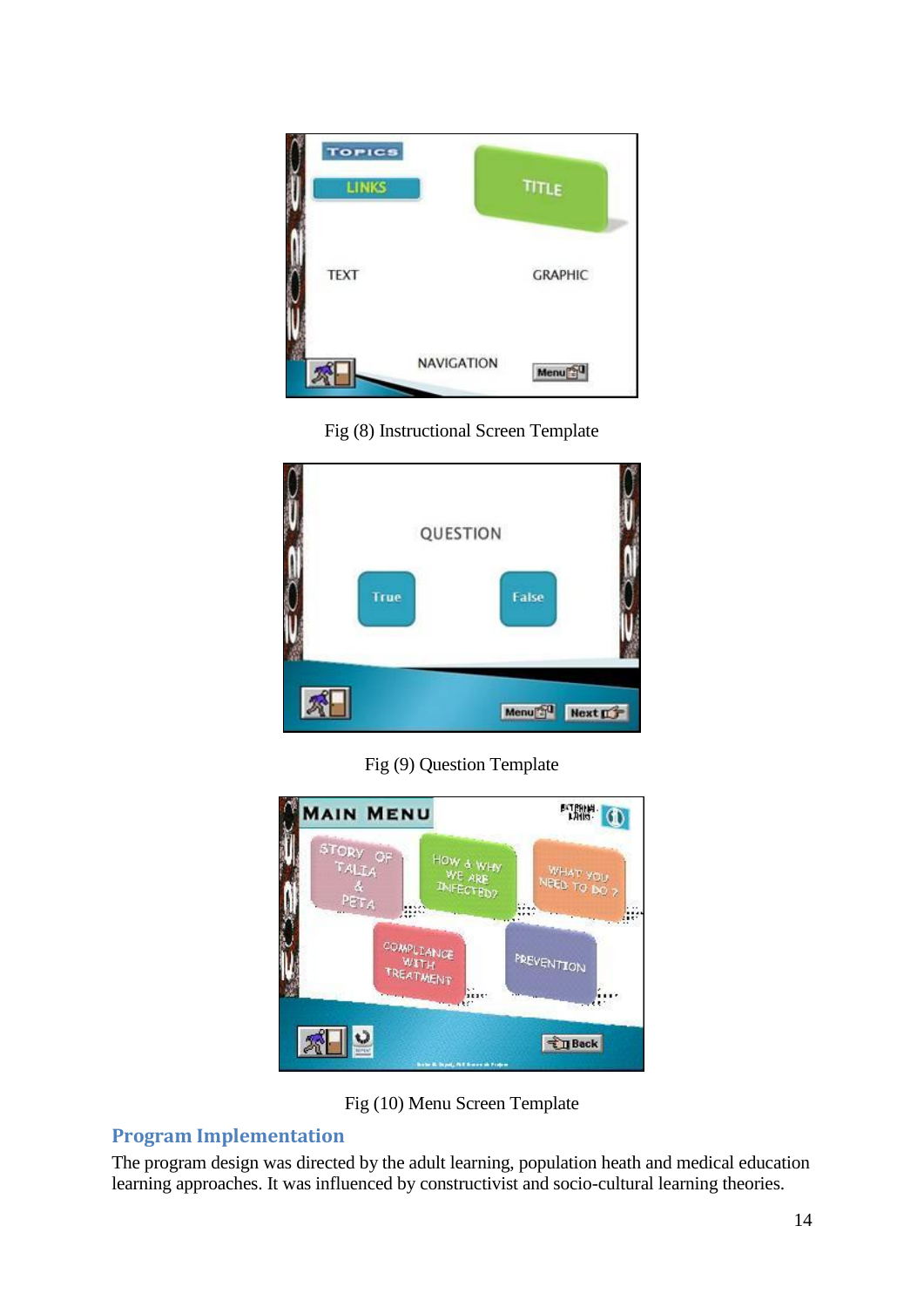Story transcripts were sent to artists to portray the pictures. The graphics were produced using Black Magic painting software. The material collected and the narration used were recorded direct on the authoring program software. The main designs of screen templates were specified. The media modules were assembled using Movie Maker software to produce the stories in the form of video clips. Following the completion of the storyboard, the program was developed using PowerPoint software.

#### **Conclusion**

A culturally appropriate interactive multimedia CD-Rom informatics model as a mechanism to improve the accessibility and the use of scientific data and information for health purposes was proposed as a basic method for better supporting Aboriginal and Torres Strait Islander primary health care workers in their practice locations. A CD-Rom was developed guided by the results and recommendations from a needs assessment through the use of qualitative interviews with key stakeholders and supported by previous literature.

The development procedures started with identification of the audience's profile, determination of the program's goal, preparation of the task analysis and specification of the program objectives. This was followed by determining computer configuration required, and the multimedia blocks to be used in the program. Tutorials and storytelling was used as the interactive methodologies for presenting information and concepts. PowerPoint software was chosen to be the authoring program software. Program content and structure was decided upon and a transcript to the storyboard was developed, which described in detail the interactivity, navigation, learner control, and screen design.

It is envisaged that through establishing this interactive multimedia CD-ROM informatics model , ATSIHWs will be encouraged to be self directed learners, improving their up to date knowledge and information. It is also hoped that it may also encourage ATSIHWs to pursue other health care courses. Furthermore, it is envisaged that this model will empower ATSIHWs and support them in their practice locations, especially those in remote and rural areas. The CD-ROM will be sent to key stakeholder with various backgrounds for formative review as the next stage in the study.

#### **References**

Abrams, AH 1996, *Multimedia Magic: Exploring the Power of Multimedia Production*, 0- 205- 17867-7, Allyn & Bacon, Massachusetts.

Albion, PR 2000, 'Interactive multimedia problem-based learning for enhancing pre-service teachers' self-efficacy beliefs about teaching with computers: Design, development and evaluation', University of Southern Queensland.

Alessi, SM & Trollip, SR 2001, *Multimedia for learning: methods and development*, 3 edn, 0- 205-27691-1, Massachusetts.

Barlett, B 1995, *Aboriginal Health Worker' Guide to family community and public health*, 0 9596881 1 0, Central Australian Aboriginal Congress Publication, Central Australia.

Barron, AE & Orwing, GW 1995, *Multimedia Technologies for Training : An Introduction* 1- 56308-262-4, Libraries Unlimited,INC, Englewood, Colorado.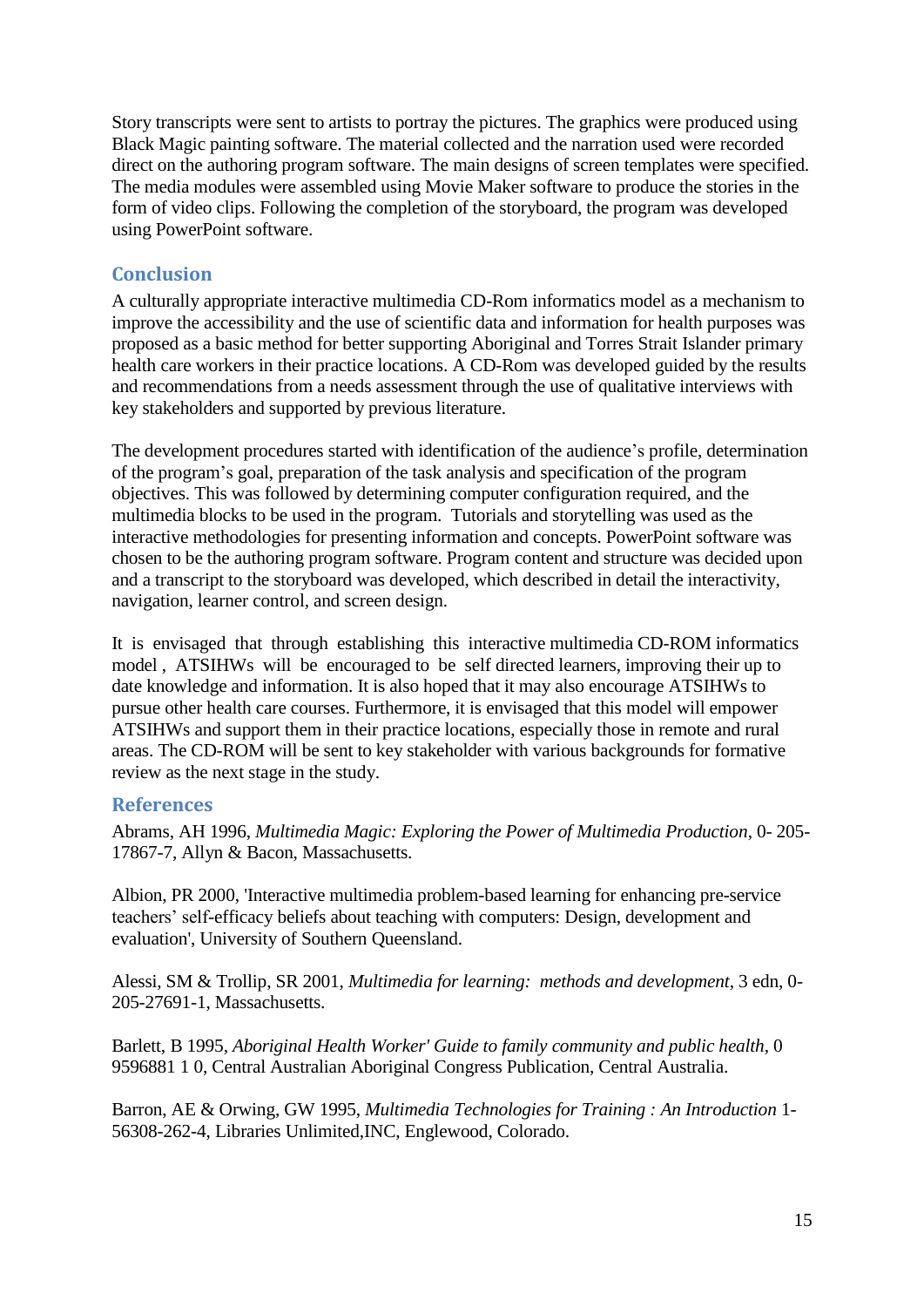Bastian, I & Krause, V 2008, *Tuberculosis in Australia*, Australian Medical Association, viewed 30 January 2010, <http://www.ama.com.au/node/2950>.

Boyle, T 1997, *Design for Multimedia Learning*, 1st edn, 0-13-242215-8, Prentice Hall, London.

Cartwright, SR & Cartwright, GP 1999, *Designing and producing media-based training*, 0- 240-80325-6, Focal Press, USA.

CDC 2010, *Centers for Disease Control and Prevention Division of Tuberculosis Elimination*  20 january 2010, <http://www.cdc.gov/tb/about/default.htm>.

Chetley, A, Davies, J, Trude, B, McConnell, H, Ramirez, R, Shields, T, Drury, P, Kumekawa, J, louw, J, fereday, G & Nyamai-Kisia, C 2006, *Improving health, connecting people: the role of ICTs in the health sector of developing countries*, Healthlink Worldwide, AfriAfya, the Institute for Sustainable Health Education and Development, <http://www.asksource.info/pdf/framework2.pdf>.

Collyer, NE 2006, *Training Community health workers: Using Technology and Distance Education*, Frontier Education Centre, Health resources and services administration's office of Rural Health, United State, 19 January 2010,

<http://74.125.155.132/search?q=cache:N0c0Ec\_e9EgJ:ruralhealth.hrsa.gov/pub/trainingfrontie r.asp+Rural+health+policy-training-+fronter&hl=en&gl=au&strip=1>.

Conrick, M 2006, *Health Informatics, Transforming Healthcare with Technology*, 1st edn, 0 17 012731 1, Australia.

Devanesen, D 2000, *Traditional Aboriginal Medicine Practice in The Northern Territory*, World Health Organization: Centre for Health Development, Awaji Island, Japan, 11-13 September.

Fedak, B 1999, 'Interactive learning and Multimedia Education with special focus on the framework design of an Interactive CD-ROM: Light and Architecture', Dalhousie University-Daltech.

Fletcher, JD 1990, *Effectiveness and cost of Interactive Videodisc Instruction in Defense training and Education*, Institute for Defence Analysis, Arlington, USA, 22 March 2010, <http://www.eric.ed.gov/ERICDocs/data/ericdocs2sql/content\_storage\_01/0000019b/80/23/06/ f6.pdf>.

Frater, H & Paulissen, D 1994, *Multimedia Mania*, 1- 55755 - 166 - 9, Abacus, USA.

Gagne, RM, Briggs, LJ & Wager, WW 1992, *Principles of Instructional Design*, 4th edn, 0-03- 034757-2, USA.

Geissinger, H 2001, *Continuing professional development for rural and remote health care practitioners*, Canberra, 4-7 March.

Grant, M 1992, *Caring in the country: developing HIV/AIDS training and support for rural health and welfare workers*, 0 7306 3130 3,Commonwealth department of Health, Housing and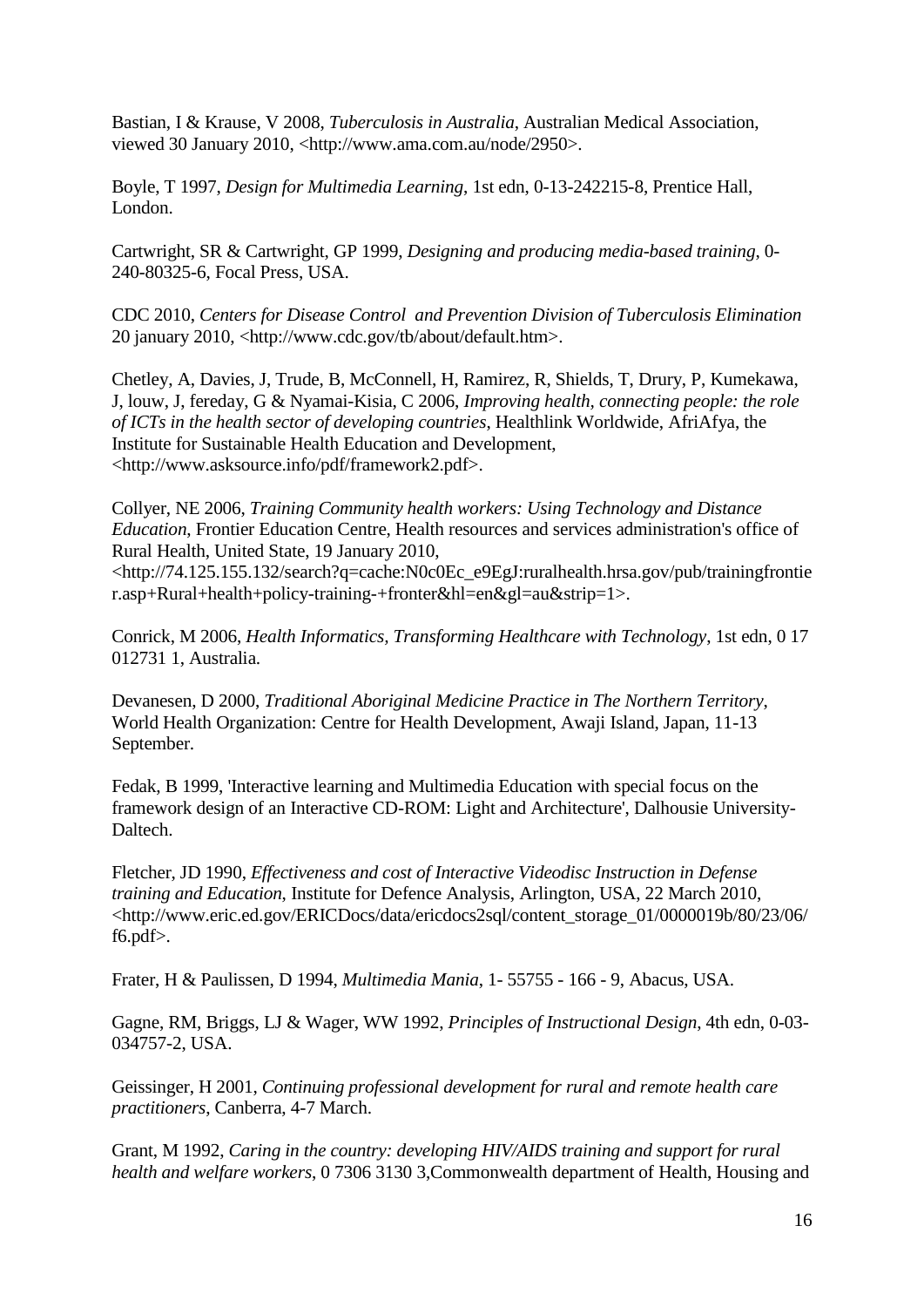community services, Deakin University Publishing Unit, Health Education Centre, Barwon South Western Region Incorporated Victoria, Australia.

Gruen, RL, Weeramanthri, TS & Bailie, RS 2002, 'Outreach and improved access to specialist services for indigenous people in remote Australia: the requirements for sustainability', *Epidemiology Community Health*, vol. 56, pp. 517-21.

Hannafin, MJ & Peck, KL 1988, *The Design, Development, and Evaluation of Instructional Software*, 0-02-349990-7, Macmillan Publishing Company, New York.

Harrison, N 1990, *How to Design Effective Computer Based Training*, The McGraw-Hill Training Sries, 0-07-707354-1.

---- 1999, *How to design self-directed and distance learning programs*, 0-07-0271000-3, McGraw-Hill, New York.

Hausfeld, RG 1977, 'Social, ethic and cultural aspects of Aboriginal health', *Australian Family Physician*, vol. 6.

Heymann, DL 2004, *Control of Communicable Diseases Manual*, 18 edn, 0-87553-034-6, American Public Health Association, Washington DC, USA.

Hofstetter, FT 1997, *Multimedia Literacy*, 2nd edn.

Ivers, KS & Barron, AE 1998, *Multimedia Projects in Education: Designing, Producing, and Assessing*, 1-56308-572-0, Lbraries Unlimited, Inc, Englewood, Colorado.

Kennedy, G, Petrovic, T & Keppell, M 1998, 'The Development of Multimedia Evaluation Criteria and a Program of evaluation for Computer Aided Learning', paper presented to ASCILITE 98, The 15th Annual Conference of the Australian Society for Computer In Learning in Tertiary Education 98, University of Wollongong, Australia.

Kern, DE 1998, *Curriculum development for medical education; a six steps approach* The John Hopkins University Press, USA, 2 January 2010, 0-8018-5844-5, <http://books.google.com.au/books?id=oSOHCmCNIvYC&dq=Kern+DE,+Thomas+PA,+Ho ward+DM,+Bass+EB:+Curriculum+Development+for+Medical&printsec=frontcover&source =bn&hl=en&ei=pSQ\_S-

njOI\_WsgOhvKFK&sa=X&oi=book\_result&ct=result&resnum=4&ved=0CBQQ6AEwAw#v =onepage&q=&f=false>.

Lazakidou, AA, Ilioudi, C & Daskalaki, A 2006, 'Potential Benefits and Challenges of Computer-Based Learning in Health', in *Handbook of Research on Informatics in Healthcare and Biomedicine*, 1st edn, Igi Global, pp. 119-25.

Lee, WW & Owens, DL 2004, *Multimedia-Based Instructional Design: Computer-based training, Web-based training, Distance broadcast training, Performance-based solutions*, 2 edn, 0-7879-7069-7, PFeiffer.

Luther, AC 1994, *Authoring Interactive Multimedia*, 0-12-460430-7, Academic Press Limited, London.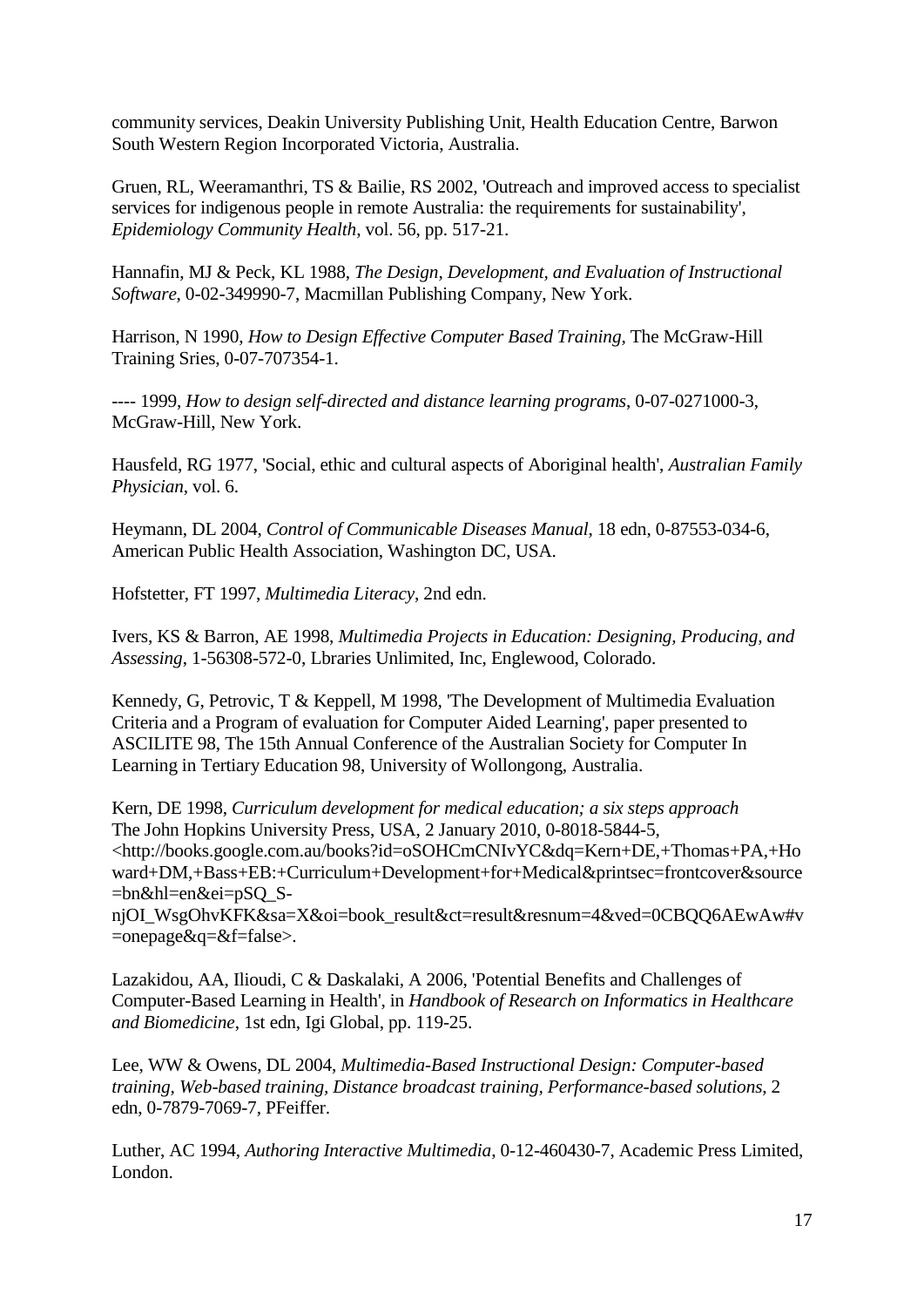Miller, CM, Pozsik, C, Cobb, J, Field, K, Fraire, M, Jones, S, Pearson, J & Shaw, T 2003, *National Strategic Plan for TB Training and Education, 2004 - 2008, Workgroup 2: Public Health Secror*, USA, http://www.nationaltbcenter.edu/strategicplan/docs/SP\_WG2\_Public.pdf>.

Mooney, GA & Bligh, JG 1997, 'Information technology in medical education: current and future applications', *Postgraduate Medical Journal*, vol. 73, pp. 865-701.

NTAC 2002, *National Strategic Plan for TB Control in Aaustralia beyond 2000* National TB Advisory Committee of Communicable Diseases Nertwork Australia (CDNA), http://www.health.gov.au/internet/main/publishing.nsf/Content/cda-pubs-othertb\_plan.htm/\$FILE/tbstrat\_plan.pdf>.

Oest, Cvd, Chenhall, R, Hood, D & Kelly, P 2005, 'Talking about TB: multicultural diversity and tuberculosis services in Waikato,New Zealand', *Journal of New Zealand Medical Association*, vol. 118, no. 1216.

Orr, KL, C.Golas, K & Yao, K 1993, 'Storyboard Development for Interactive Multimedia Training', paper presented to 15th Interservice/Industry Training systems and Education Conference, Orlando, Florida, November 29 - December 2, 1993.

Pacza, T, Steele, L & Tennant, M 2001, 'Development of Oral Health Training for Rural and Remote Aboriginal Health Workers', *Australian Journal of Rural Health*, vol. 9, no. 3, pp. 105- 10.

Pawson, R & Tilley, N 1997, *Realistic Evaluation*, 0 7619 5008 7, SAGE Publications Ltd, London.

Pellekaan, SMvH & Clague, L 2005, 'Toward health and wellbeing for indigenous Australians', *Postgraduate medical journal, PMJ*, no. 81, pp. 618-24.

Phillips, R 1997, *The Developer's Handbook to Interactive Multimedia: A practical guide for educational applications*, 0-7494-2121-5, Kogan Page Limited, USA.

Piskurich, GM 1993, *Self-directed learning: a practical guide to design, development and implementation*, 1 edn, 1-55542-532-1, Jossey-Bass, San Francisco.

QLDHealth 2010a, *Communicable Diseases: a guide for health professionals*, Queensland Government, viewed 15 October 2010 <http://www.health.qld.gov.au/health\_prefessionals/diseases/default.asp>.

---- 2010b, *Health Professionals - Tuberculosis*, Queensland Government, viewed 15 october 2010 <http://www.health.qld.gov.au/qtbcc/healthpro/default.asp>.

QldHS 2007, *Queensland Health State-wide Service Plan (2007-2012)*, Queensland Health State, 21 July 2009, 9781 921 021 671, <http://www.health.qld.gov.au/publications/corporate/stateplan2007/QHSHS\_plan.pdf>.